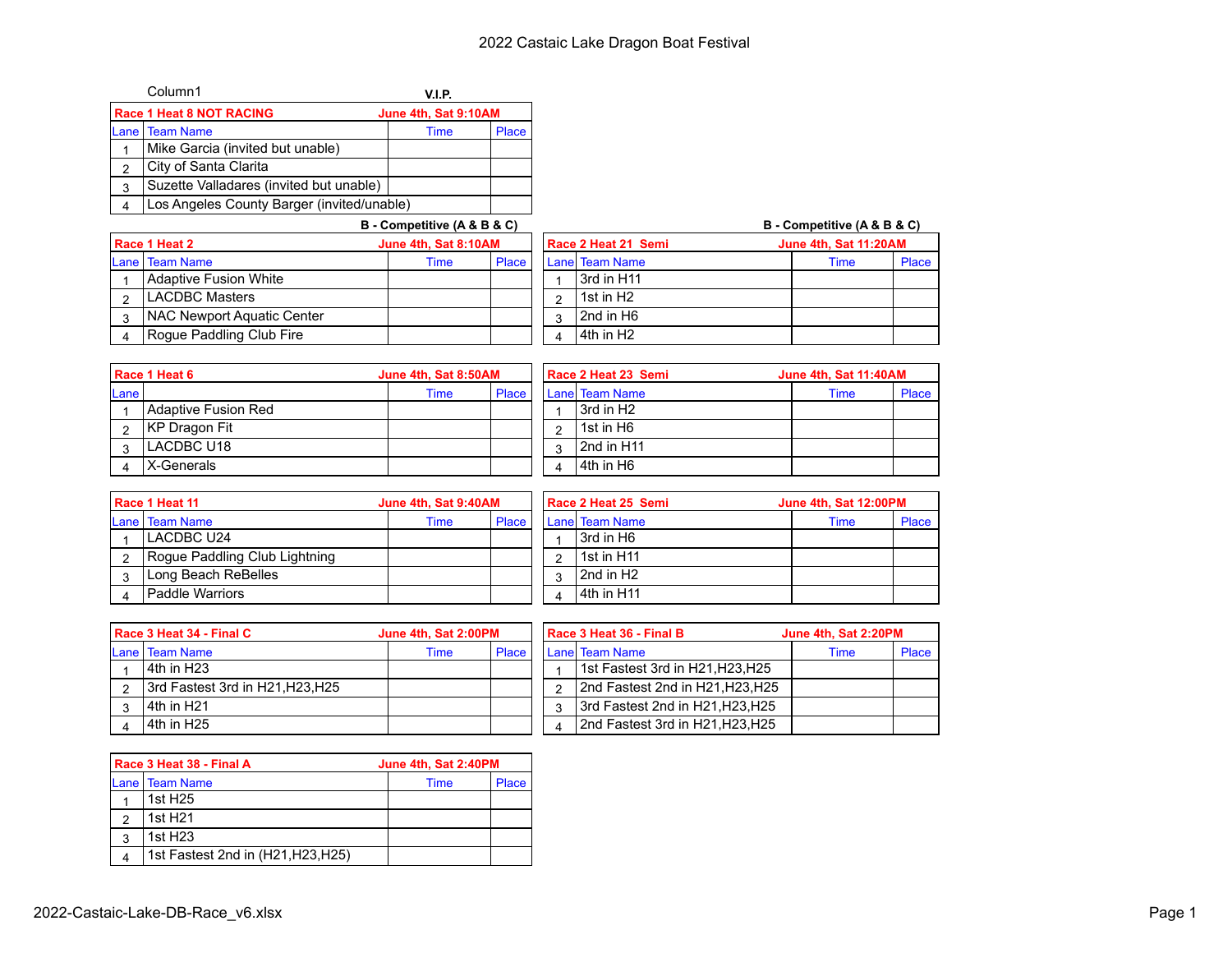|                |                                   | B - Community (A & B & C & D) |       |                         |                          | B - Community (A & B & C & D) |       |
|----------------|-----------------------------------|-------------------------------|-------|-------------------------|--------------------------|-------------------------------|-------|
|                | Race 1 Heat 3                     | June 4th, Sat 8:20AM          |       |                         | Race 2 Heat 20           | June 4th, Sat 11:10AM         |       |
|                | ane Team Name                     | <b>Time</b>                   | Place | Lane                    |                          | <b>Time</b>                   | Place |
|                | AeroDragons                       |                               |       | $\mathbf{1}$            | 3rd in H14               |                               |       |
| $\overline{2}$ | <b>KP Dragon Fit</b>              |                               |       | $\overline{2}$          | 1st in H <sub>3</sub>    |                               |       |
| 3              | <b>LA Thunder</b>                 |                               |       | 3                       | 2nd in H10               |                               |       |
| 4              | <b>LACDBC Juniors 1</b>           |                               |       | $\overline{\mathbf{4}}$ | 4th in H16               |                               |       |
|                | Race 1 Heat 10                    | June 4th, Sat 9:30AM          |       |                         | Race 2 Heat 22           | June 4th, Sat 11:30AM         |       |
|                | ane Team Name                     | <b>Time</b>                   | Place | Lane                    |                          | <b>Time</b>                   | Place |
| 1              | <b>DCFS Fire Dragons</b>          |                               |       | 1                       | 3rd in H16               |                               |       |
| $\overline{2}$ | <b>LACDBC Team DPW</b>            |                               |       | $\overline{2}$          | 1st in H10               |                               |       |
| 3              | Rogue Paddling Club Fire          |                               |       | 3                       | 2nd in $H14$             |                               |       |
| 4              | <b>Team DNA Snickers</b>          |                               |       | $\overline{\mathbf{A}}$ | 4th in H <sub>3</sub>    |                               |       |
|                | Race 1 Heat 14                    | June 4th, Sat 10:10AM         |       |                         | Race 2 Heat 24           | June 4th, Sat 11:50AM         |       |
|                | ane Team Name                     | <b>Time</b>                   | Place | Lane                    |                          | <b>Time</b>                   | Place |
| 1              | <b>Electric Dragons</b>           |                               |       | $\overline{1}$          | 3rd in H <sub>3</sub>    |                               |       |
| $\overline{2}$ | <b>First Love Paddlers</b>        |                               |       | $\overline{2}$          | 1st in H14               |                               |       |
| 3              | LACDBC Santa Fe Dam               |                               |       | 3                       | 2nd in H16               |                               |       |
| 4              | Team Dragon Eyes                  |                               |       | 4                       | 4th in H10               |                               |       |
|                |                                   |                               |       |                         |                          |                               |       |
|                | Race 1 Heat 16                    | June 4th, Sat 10:30AM         |       |                         | Race 2 Heat 26           | June 4th, Sat 12:10PM         |       |
|                | ane Team Name                     | <b>Time</b>                   | Place | Lane                    |                          | <b>Time</b>                   | Place |
| $\mathbf{1}$   | LA Harbor Dragons                 |                               |       | 1                       | 3rd in H10               |                               |       |
| $\overline{2}$ | <b>NAC Newport Aquatic Center</b> |                               |       | $\mathfrak{p}$          | 1st in H16               |                               |       |
| 3              | STD Summon the Dragon             |                               |       | 3                       | 2nd in H <sub>3</sub>    |                               |       |
| $\overline{4}$ | <b>Team DNA Twix</b>              |                               |       | $\overline{\mathbf{A}}$ | 4th in H14               |                               |       |
|                | Race 3 Heat 31 - Final D          | June 4th, Sat 1:30PM          |       |                         | Race 3 Heat 33 - Final C | June 4th, Sat 1:50PM          |       |
|                | ane Team Name                     | Time                          | Place |                         | Lane Team Name           | <b>Time</b>                   | Place |
| 1              | 4th in H24                        |                               |       | $\mathbf{1}$            | 3rd in H24               |                               |       |
| 2              | 4th in H20                        |                               |       | $\overline{2}$          | 3rd in H20               |                               |       |
| 3              | 4th in H22                        |                               |       | 3                       | 3rd in H22               |                               |       |
| 4              | 4th in H26                        |                               |       | 4                       | 3rd in H26               |                               |       |

| l Race 3 Heat 35 - Final B<br>June 4th, Sat 2:10PM |                          | Race 3 Heat 37 - Final A |       | June 4th, Sat 2:30PM |   |                 |  |      |       |
|----------------------------------------------------|--------------------------|--------------------------|-------|----------------------|---|-----------------|--|------|-------|
|                                                    | <b>ILane I Team Name</b> | Time                     | Place |                      |   | Lanel Team Name |  | Time | Place |
|                                                    | 2nd in H24               |                          |       |                      |   | 1st in H24      |  |      |       |
|                                                    | 2nd in H20               |                          |       |                      |   | 1st in H20      |  |      |       |
|                                                    | 2nd in H22               |                          |       |                      | ູ | 1st in H22      |  |      |       |
|                                                    | 2nd in H26               |                          |       |                      |   | 1st in H26      |  |      |       |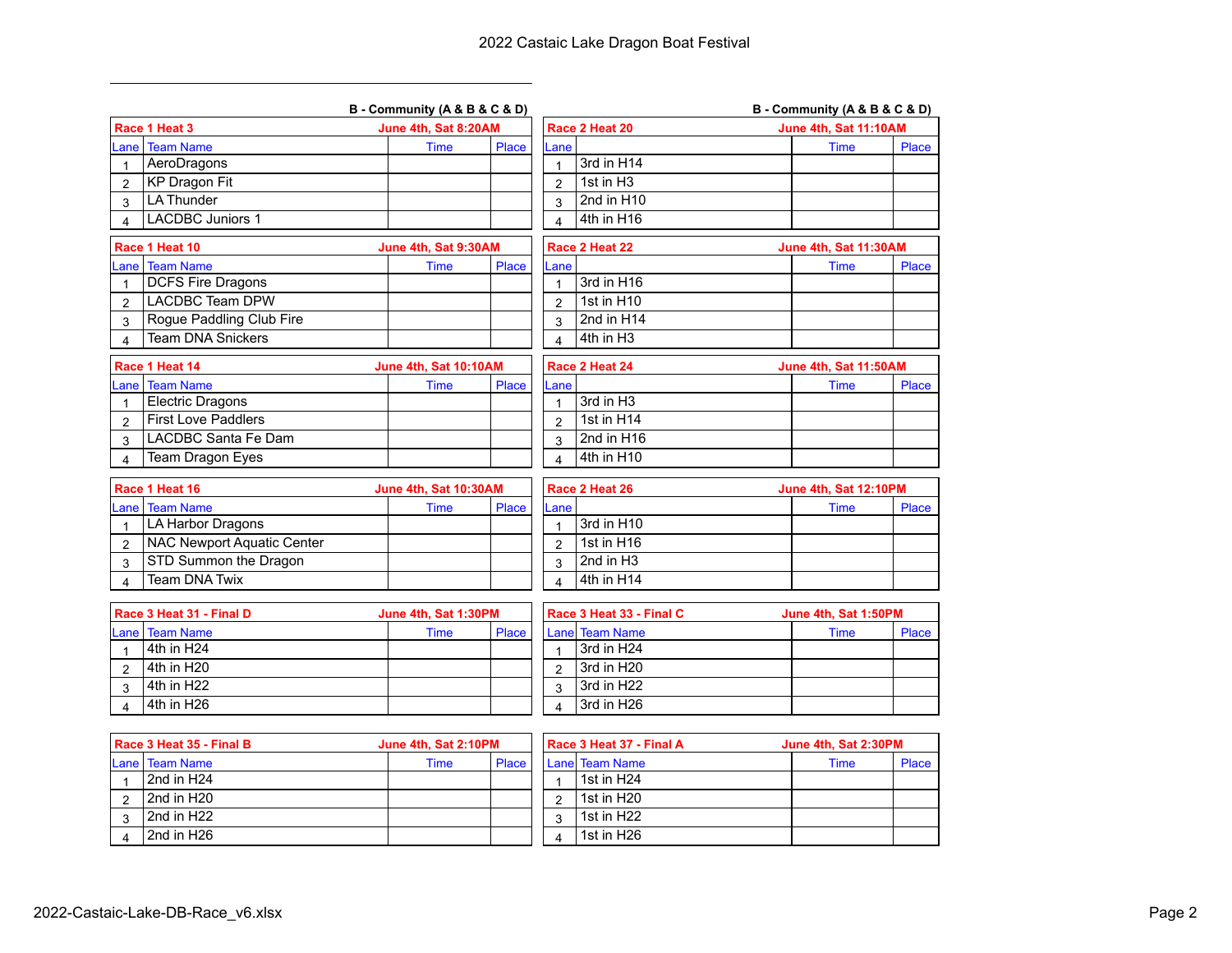|                         |                                  | $C$ - Women $(A, B, C)$ |       |                         |                                  | C - Women (A, B, C)   |       |
|-------------------------|----------------------------------|-------------------------|-------|-------------------------|----------------------------------|-----------------------|-------|
|                         | Race 1 Heat 4                    | June 4th, Sat 8:30AM    |       |                         | Race 2 Heat 15<br>Semi           | June 4th, Sat 10:20AM |       |
|                         | ane I Team Name                  | <b>Time</b>             | Place |                         | <b>Lanel Team Name</b>           | <b>Time</b>           | Place |
|                         | <b>LACDBC Women</b>              |                         |       |                         | 3rd in H13                       |                       |       |
| $\overline{2}$          | Long Beach ReBelles              |                         |       | $\overline{2}$          | 1st in H4                        |                       |       |
| 3                       | NAC Newport Aquatic Center       |                         |       | 3                       | 2nd in H9                        |                       |       |
| 4                       | Rogue Paddling Club Fire         |                         |       | $\overline{\mathbf{A}}$ | 4th in H4                        |                       |       |
|                         | Race 1 Heat 9                    | June 4th, Sat 9:20AM    |       |                         | Race 2 Heat 17<br>Semi           | June 4th, Sat 10:40AM |       |
|                         | ane l Team Name.                 | <b>Time</b>             | Place |                         | <b>Lanel Team Name</b>           | <b>Time</b>           | Place |
|                         | LA Harbor Dragons Sirens         |                         |       |                         | 3rd in H4                        |                       |       |
| $\overline{2}$          | Team DNA Kit Kat                 |                         |       | $\overline{2}$          | 1st in H9                        |                       |       |
| 3                       | <b>Team DNA Starburst</b>        |                         |       | 3                       | 2nd in H13                       |                       |       |
| $\overline{\mathbf{4}}$ | <b>Paddle Warriors</b>           |                         |       | $\overline{\mathbf{A}}$ | 4th in H9                        |                       |       |
|                         | Race 2 Heat 13                   | June 4th, Sat 10:00AM   |       |                         | Race 2 Heat 19<br><b>Semi</b>    | June 4th, Sat 11:00M  |       |
|                         | ane   Team Name                  | <b>Time</b>             | Place |                         | <b>Lanel Team Name</b>           | <b>Time</b>           | Place |
|                         | Central Coast SurviveOars BC     |                         |       | 1                       | 3rd in H9                        |                       |       |
| $\overline{2}$          | Paddle eNVy                      |                         |       | $\overline{2}$          | 1st in H13                       |                       |       |
| 3                       | Phoenix Desert Dragons           |                         |       | 3                       | 2nd in H4                        |                       |       |
| 4                       | <b>Team DNA Skittles</b>         |                         |       | $\overline{\mathbf{A}}$ | 4th in H13                       |                       |       |
|                         | Race 3 Heat 28 - Final C         | June 4th, Sat 1:00PM    |       |                         | Race 3 Heat 30 - Final B         | June 4th, Sat 1:20PM  |       |
|                         | ane Team Name                    | Time                    | Place |                         | Lane Team Name                   | Time                  | Place |
|                         | 4th in H17                       |                         |       | $\mathbf{1}$            | 1st Fastest 3rd in H15, H17, H19 |                       |       |
| $\overline{2}$          | 3rd Fastest 3rd in H15, H17, H19 |                         |       | $\overline{2}$          | 2nd Fastest 2nd in H15, H17, H19 |                       |       |
| 3                       | 4th in H15                       |                         |       | 3                       | 3rd Fastest 2nd in H15, H17, H19 |                       |       |
| 4                       | 4th in H19                       |                         |       | $\overline{4}$          | 2nd Fastest 3rd in H15, H17, H19 |                       |       |
|                         | Race 3 Heat 32 - Final A         | June 4th, Sat 1:40PM    |       |                         |                                  |                       |       |
|                         | Lane   Team Name                 | Time                    | Place |                         |                                  |                       |       |

|   |                                  | $0.4110 + 1.111$ , $0.411 + 1.701$ |       |  |  |
|---|----------------------------------|------------------------------------|-------|--|--|
|   | <b>ILane I Team Name</b>         | Time                               | Place |  |  |
|   | 1st in H17                       |                                    |       |  |  |
|   | 1st in H15                       |                                    |       |  |  |
| ົ | 1st in $H19$                     |                                    |       |  |  |
|   | 1st Fastest 2nd in H15, H17, H19 |                                    |       |  |  |